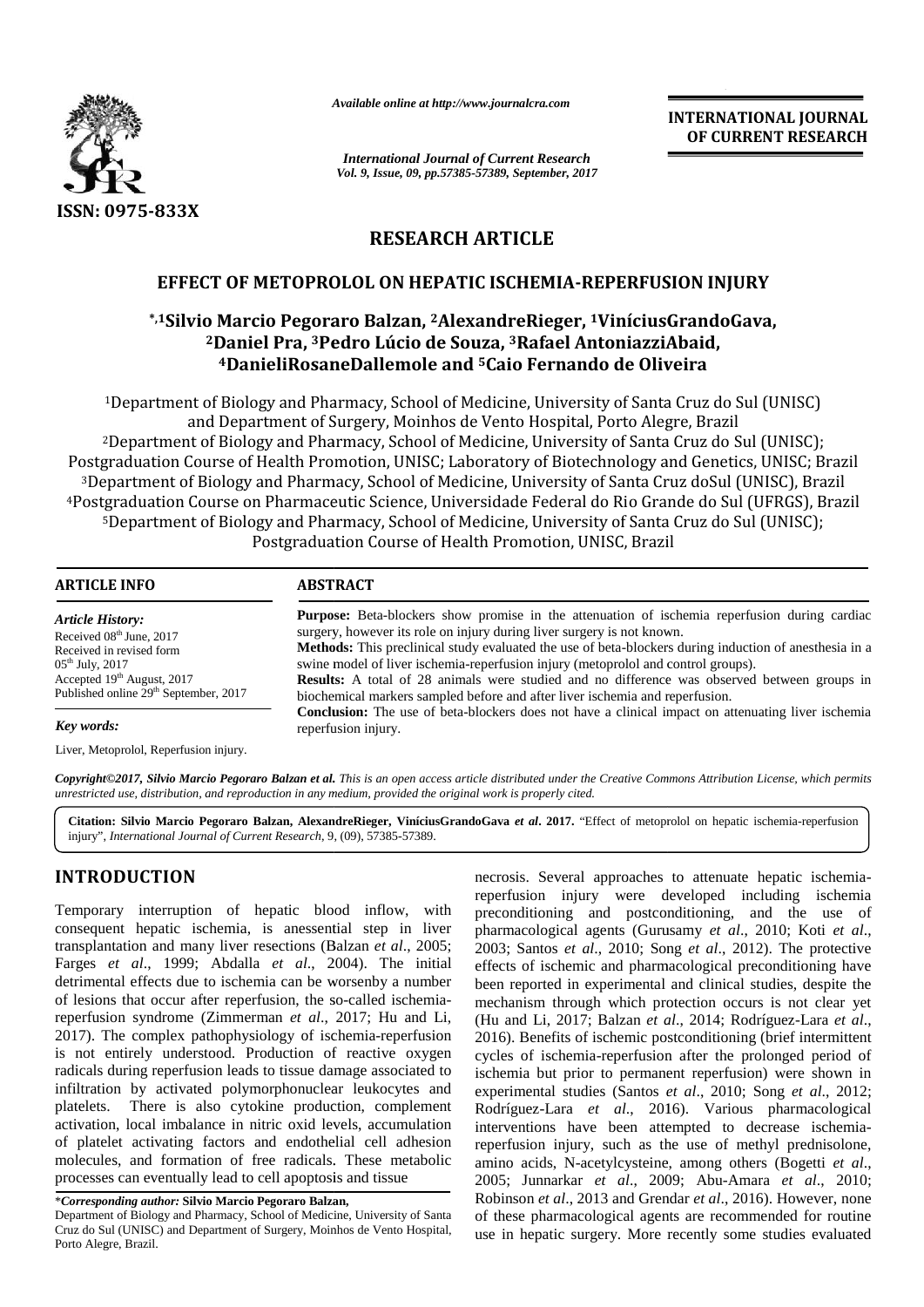the protective effect of beta blockers on cardiac ischemiareperfusion injury (Ulger *et al*., 2015). Beta blockers could prevent ischemia-reperfusion lesions by its effect on reducing lipid peroxidation, reducing circulating levels of inflammatory cytokines and attenuating oxidative stress (Kalaycioglu *et al*., 1999; Ohtsuka *et al*., 2001; Wang *et al*., 2015). This experimental study was designed to evaluate the effects of metoprolol on biochemical markers of hepatic injury using a pig model of ischemia-reperfusion.

### **MATERIALS AND METHODS**

#### **Animals and study design**

28 male swine weighing 20-25 kg, aged 3-4 mo, were fed with standard chow until 12h before the surgical procedure. They were randomized in two groups (Figure 1): metoprolol group and control group. Animals in both groups were submitted to a hepatic ischemia period of 30 min followed by a reperfusion period (30 min). In the metoprolol group, animals received 2.5mg of *in bolus* intravenous metoprolol during induction of general anesthesia. Blood samples from the jugular vein were taken during anesthetic induction, immediately after the ischemia period and after the reperfusion period. Following the reperfusion period animals were sacrificed. Ischemiareperfusion injury was evaluated through serum analysis of hepatocellular and systemic inflammatory markers. Animals were housed and sacrificed according to institutional animal care policies. The protocol was approved by the Ethics Committee for the use of animals at our institution and it is in accord with Brazilian law the Council for International Organization of Medical Sciences.

samples were obtained by punctuation of the right or left jugular vein.

#### **Biochemical tests**

All tests were performed using serum; blood was collected by needle from a vein and then incubated for 20 min at 37 °C. Blood was then centrifuged for 5 min at 3,500 RPM and the supernatant separated for biochemical tests. Biochemical analysis of the enzymes alanine aminotransferase (ALT), aspartate aminotransferase (AST), gamma-glutamyltransferase (GGT) and alkaline phosphatase (ALP), total bilirubin (TBIL), and C-reactive protein (CRP) was performed by enzymatic photometric methodology using proper reagents (Kovalent) and the automated system Miura 200 (I.S.E., Rome, Italy) according to standard methodology of medical laboratories.

#### **Statistical analysis**

Data were entered in spreadsheets and statistical analysis was performed using SPSS for Windows 11.5 (SPSS Inc., Chicago, IL, USA). Data are presented as mean (± standard deviation). Results were compared using two-way ANOVA with Bonferroni's multiple comparisons test. A value of  $P<0.05$  was considered significant.

### **RESULTS**

All animals survived until the end of reperfusion period. There was no significant difference on heart rate between the groups, despite a tendency to reduction in the metoprolol group (mean of  $110 \pm 13$  on metoprolol group vs.  $122 \pm 21$  on control group,

|                | M1                            |                        | M <sub>2</sub>                 |                                | M <sub>3</sub>      |                                 |
|----------------|-------------------------------|------------------------|--------------------------------|--------------------------------|---------------------|---------------------------------|
|                | Control<br>$(n=11)$           | Metoprolol<br>$(n=14)$ | Control<br>$(n=11)$            | Metoprolol<br>$(n=11)$         | Control<br>$(n=14)$ | Metoprolol<br>$(n=14)$          |
| ALT (U/L)      | $32.45 \pm 1.94$ <sup>d</sup> | $30.07 \pm 2.55$       | $35.00 \pm 1.67$               | $34.45 \pm 1.69$ d,f           | $36.86 \pm 2.81$    | $32.36 \pm 2.84$ <sup>f</sup>   |
| AST (U/L)      | $46.73 \pm 4.18^{a,b}$        | $49.21 \pm 3.92$ d,e   | $79.45 \pm 11.57$ <sup>a</sup> | $88.55 \pm 11.24$ <sup>d</sup> | $91.57 \pm 15.63^b$ | $91.64 \pm 9.15$ <sup>e</sup>   |
| <b>ALT/AST</b> | $1.47 \pm 0.14b$              | $1.70 \pm 0.14$ d,e    | $2.38 \pm 0.39$                | $2.71 \pm 0.44$ <sup>d</sup>   | $2.79 \pm 0.56$     | $3.15 \pm 0.48$ <sup>e</sup>    |
| GGT (U/L)      | $28.45 \pm 2.36$              | $25.36 \pm 1.93$       | $25.82 \pm 2.34$               | $27.18 \pm 2.37$               | $28.50 \pm 2.58$    | $26.00 \pm 2.12$                |
| ALP(U/L)       | $222.24 \pm 12.58$            | $195.95 \pm 19.14$ d,e | $229.45 \pm 15.74$             | $233.38 \pm 17.05^d$           | $222.16 \pm 23.08$  | $214.96 \pm 20.57$ <sup>e</sup> |
| $TBL$ (mg/dL)  | $0.11 \pm 0.01$               | $0.10 \pm 0.01$        | $0.09 \pm 0.01$                | $0.13 \pm 0.02$                | $0.09 \pm 0.01$     | $0.14 \pm 0.02$                 |
| $CRP$ (mg/dL)  | $0.61 \pm 0.10$               | $0.72 \pm 0.13$        | $0.64 \pm 0.12$                | $0.66 \pm 0.11$                | $0.70 \pm 0.12$     | $0.80 \pm 0.13$                 |

**Table 1. Biochemical markers compared between moments M1, M2 and M3 and the control and metropolol groups**

Two way ANOVA with Bonferroni's multiple comparisons test  $(\alpha = 0.05)$ ;<br>Differences significant for Control groups:  $M1$  vs M2;  $(M1)$  vs M3;  $(M2)$  vs M3.

Differences significant for Metoprolol groups: <sup>d</sup>M1 vs M2; <sup>e</sup>M1 vs M3; <sup>f</sup>M2 vs M3;

No significant differences found between control and metoprolol groups

#### **Standard surgical procedure**

After sedation with intramuscular ketamine at 5 mg/Kgand midazolam at 0.3 mg/Kg, each animal was placed on a proper operating table and electrocardiographic monitoring was initiated. Peripheral venous access was obtained and tracheostomy performed under local anesthesia with lidocaine. Immediately after a definitive airway was obtained, endovenous anesthesia was performed using fentanyl at 0.05 mg/Kg, midazolam at 0.3 mg/Kg, and pancuronium at 0.1 mg/Kg (with reinfusion as needed). All animals were mechanically ventilated. A median laparotomy was performed and access to the upper abdomen aided by a Balfour retractor (Edlo, Canoas, Brazil). The lesser omentum was open and an umbilical tape used to encircle the hepatic pedicle. Pringle maneuver was used to perform hepatic ischemia. Blood

data not shown).Three swines in the control group were excluded from analysis due to the presence of abnormal biochemical measures on initial samples. Serum level of biochemical markers are shown in Table 1. The serum levels of aspartate transaminases increased after the ischemia and reperfusion periods. This was observed in both control (from 47 $\pm$ 4 U/L to 79 $\pm$ 12 U/L after ischemia and 89 $\pm$ 11 U/L after reperfusion, P<0.05) and metoprolol (from  $49\pm4$  U/L to  $91\pm16$ U/L after ischemia and 92 $\pm$ 9 U/L after reperfusion, P<0.05) groups. Alanine aminotransferase and alkaline phosphatase also increased after ischemia on metoprolol group (P<0.05) and total bilirubin increased after reperfusion in this group (P<0.05). Comparison of the variation of serum level of biochemical markers between the control e metoprolol groups showed very similar values, with no statistical difference (Figure 2).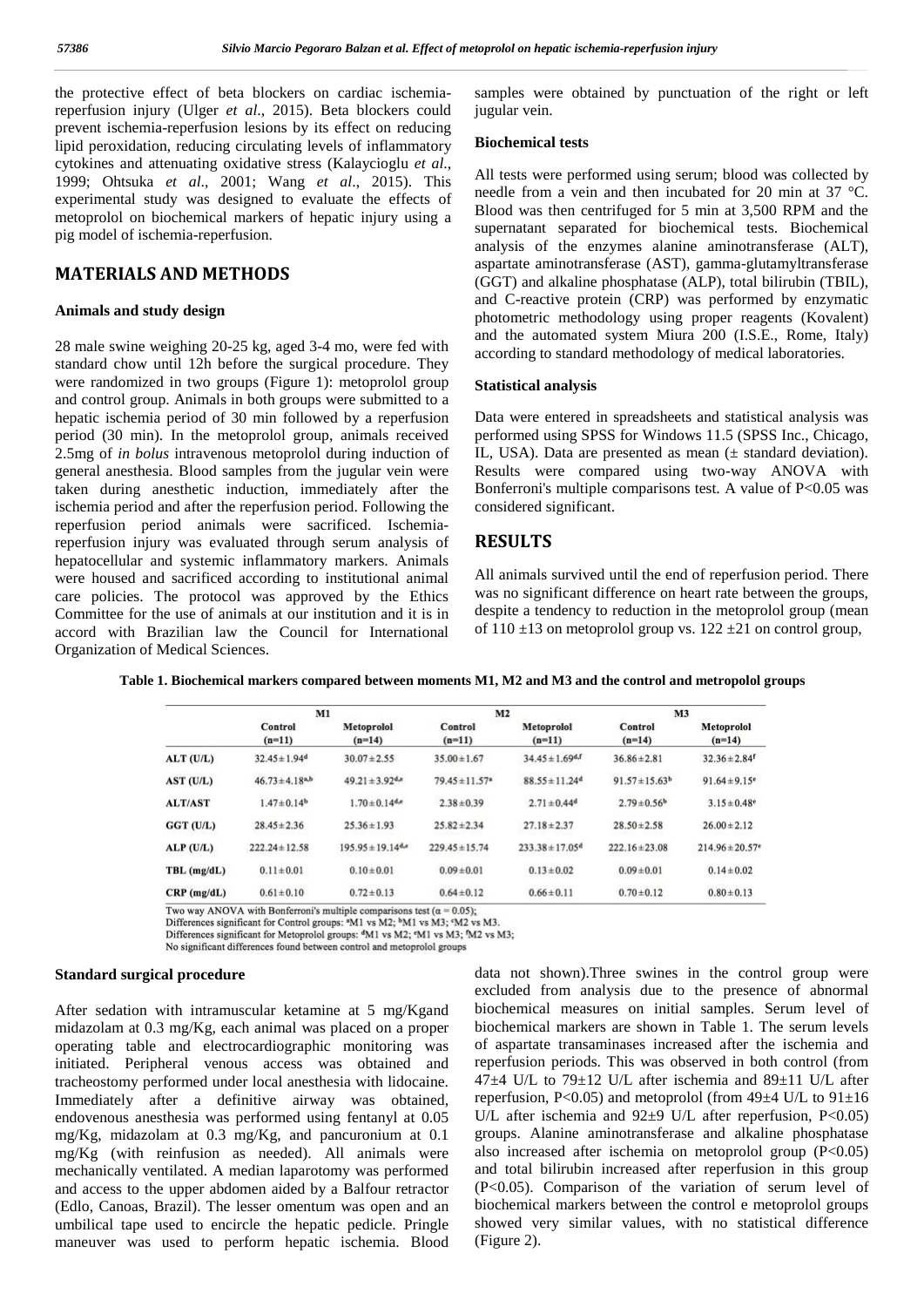

**Figure 1. Experimental protocol. Animals were randomized into two gropus (n=14 per group). They underwent 30 min of ischemia followed by 30 min of reperfusion. Control group did not received any intercention and metoprolol group received 2.5mg of intravenous metoprolol before ischemia**



**Figure 2. Biochemical results standardized considering mean value at M1 as references. M1: before ischemia, M2: after 30 min ischemia, M3: after 30min reperfusion**

### **DISCUSSION**

Vascular clamping is often used during hepatic surgery in order to reduce blood loss with the Pringle maneuver being the most frequently used. Unfortunately, interruption of blood flow followed by its reestablishment causes ischemia-reperfusion injury in the liver. Despite various mechanisms have been described to explain the development of the so-called hepaticischemia-reperfusion syndrome, its precise pathophysiology is not entire understood. During ischemia period occurs depletion of cellular energy, accumulation of intracellular sodium, calcium, and reactive oxygen species, and activation of multiple enzyme systems, leading to cell damage (Serracino-Inglott *et al*., 2001; Zhang *et al*., 2017). After reperfusion tissue damage is potentiated by the infiltration of activated polymorphonuclear leukocytes and platelets, production of cytokines (including tumor necrosis factor-alpha, platelet activating factors, and interleukins IL-1 and IL-10), complement activation, Kupffer cell activation, local imbalance in nitric oxid levels, and formation of free radicals (Arab *et al*., 2009; Jaeschke, 2011). All these inflammatory mechanisms lead to microcirculatory failure, metabolic acidosis, and changes in mitochondrial membrane permeability, resulting ultimately in increased level of cell apoptosis (Fondevila *et al*., 2003; Menger *et al*., 1999; Rudiger *et al*., 2003; Kohli *et al*., 1999). In clinical practice, hepatic ischemia-reperfusion injury can compromise liver functioning thereby increasing risk of postoperative morbidity and mortality in hepatic surgery. A number of methods aimed to prevent the injury secondary to ischemia-reperfusion and to reduce its consequences have been used. Among the surgical methods applied in hepatic surgery, the use of intermittent vascular clamping, ischemic preconditioning or postconditioning, and parenchymal hypothermia have been applied in clinical practice. Also, pharmacological interventions have been tested to prevent

ischemia-reperfusion injury, such as the use of prednisolone, amino acids, N-acetylcysteine, and others (Bogetti *et al*., 2005; Junnarkar *et al*., 2009; Abu-Amara *et al*., 2010; Robinson *et al*., 2013; Grendar *et al*., 2016). However, despite some of these strategies show promise in pre-clinical models to reduce hepatic ischemia-reperfusion injury, the lack of clinical trials has became their routine use in clinical practice a controversial issue. Some authors have proposed that beta-blockers reduce cardiac ischemia-reperfusion injury in patients with acute coronary syndrome and this might result in clinical benefits (Ibanez *et al*., 2013; Ndrepepa *et al*., 2013). Due to reperfusion lesions could be prevented by beta-blockers due its effect on reducing lipid peroxidation, reducing circulating levels of inflammatory cytokines and attenuating oxidative stress (Kalaycioglu *et al*., 1999; Ohtsuka *et al*., 2001; Wang *et al*., 2015). To our knowledge, this pharmacological strategy hadnot been tested to attenuate hepatic ischemia-reperfusion. Our study intended to evaluate the effect of intravenous metoprolol, a  $\beta$ 1 receptor blocker, on serum level of biochemical markers of hepatic injury using a pig model of ischemia-reperfusion (Balzan *et al*., 2014). Our results suggest that the use of metoprolol before hepatic ischemia and reperfusion does not affect the mostcommon serum markers of hepatocellular injury routinely used on clinical practice. Thus, this approach should not be suggested for human studies until others experimental researchesproof otherwise.

Some criticisms should be considered in the present study. First, only serum biochemical markers routinely used in clinical practice were measured. The use of more sensitive serum markers of inflammation or cellular damage, such as some cytokines (interleukines IL-6 and IL-10, tumor necrosis factor-alfa), total oxidant and antioxidant status, thiobarbituric acid reactive substances (TBARS), among others, or histopathological analysis of hepatic tissue could provide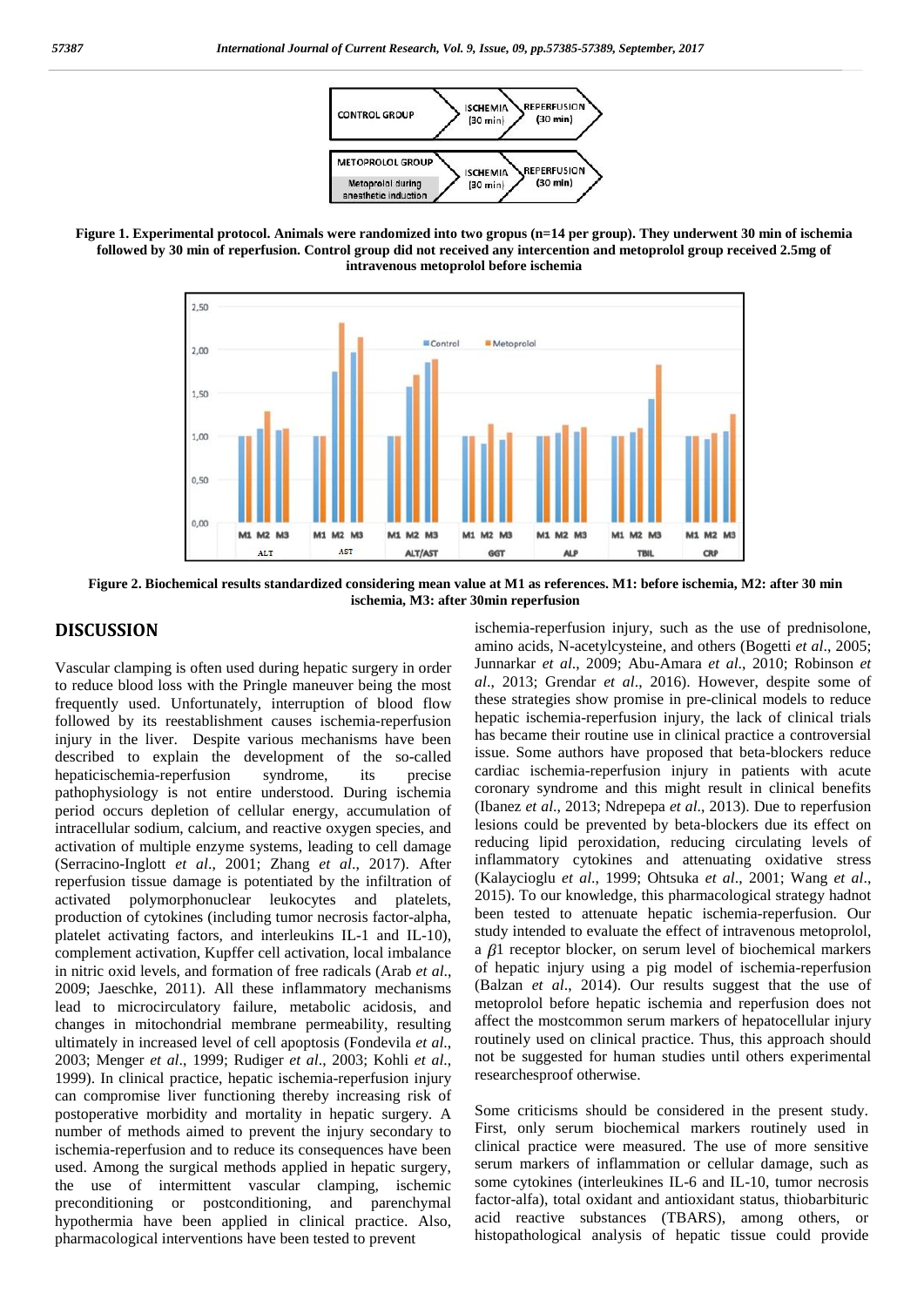different results. However, our results with biomarkers routinely used in clinical practice could suggest that, if present, the benefit of metoprolol before hepatic ischemia-reperfusion would have a non-significant clinical impact. Another point to consider is the dosage of beta-blockers. The 2.5 mg of metoprolol infused intravenously during induction of general anesthesia was chosen after a pilot study where the heart rate did not increased during surgical procedure in animals that received metoprolol.

#### **Conclusion**

In conclusion, our results suggest that using a beta-blocker before a procedure including hepatic ischemia-reperfusion does not have clinical impact on attenuating the ischemiareperfusion injury.

### **REFERENCES**

- Abdalla, E.K., Noun, R., Belghiti, J. 2004. Hepatic vascular occlusion: which technique? *Surg Clin North Am*., 84(2): 563–85. DOI 10.1016/S0039-6109(03)00231-7
- Abu-Amara, M., Gurusamy, K., Hori, S., Glantzounis, G., Fuller, B., Davidson, B.R. 2010. Systematic review of randomized controlled trials of pharmacological interventions to reduce ischaemia-reperfusion injury in elective liver resection with vascular occlusion. HPB, 12(1):4–14. PMID 20495639
- Arab, H.A., Sasani, F., Rafiee, M.H., Fatemi, A., Javaheri, A. 2009. Histological and biochemical alterations in early stage lobar ischemia-reperfusion in rat liver. *World J Gastroenterol*., 15(16):1951–7. PMID 19399926
- Balzan, S., Belghiti, J., Farges, O., Ogata, S., Sauvanet, A., Delefosse, D., Durand, F. 2005. The "50-50 criteria" on postoperative day 5: an accurate predictor of liver failure and death after hepatectomy. *Ann Surg*., 242(6):824–8. PMID 16327492
- Balzan, S.M.P., Gava, V.G., Rieger, A., Pra, D., Trombini, L., Zenkner, F.F., Horta, J.A., Azambuja, G., Schopf, L., de Souza, P.L. 2014. Ischemic versus pharmacologic hepatic preconditioning. *J Surg Res*., 191(1):134–9. PMID 24853611
- Bogetti, D., Jarzembowski, T.M., Sankary, H.N., Manzelli, A., Knight, P.S., Chejfec, G., Cotler, S., Oberholzer, J., Testa, G., Benedetti, E. 2005. Hepatic ischemia/reperfusion injury can be modulated with thymoglobulin induction therapy. *Transplant Proc*., 37(1):404–6. PMID 15808659
- Farges, O., Malassagne, B., Flejou, J.F., Balzan, S., Sauvanet, A., Belghiti, J. 1999. Risk of major liver resection in patients with underlying chronic liver disease: A reappraisal. *Ann Surg*., 229(2):210–5. PMID 10024102
- Fondevila, C., Busuttil, R.W., Kupiec-Weglinski, J.W. 2003. Hepatic ischemia/reperfusion injury—a fresh look. *Exp Mol Pathol*., 74(2):86–93. PMID 12710939
- Grendar, J., Ouellet, J.F., McKay, A., Sutherland, F.R., Bathe, O.F., Ball, C.G., Dixon, E. 2016. Effect of N-acetylcysteine on liver recovery after resection: A randomized clinical trial. *J Surg Oncol*., 114(4):446–50. PMID 27302646
- Gurusamy, K.S., Gonzalez, H.D., Davidson, B.R. 2010. Current protective strategies in liver surgery. *World J Gastroenterol*., 16(48):6098–103. PMID 21182224
- Hu, C., Li, L. 2017. Pre-conditions for eliminating mitochondrial dysfunction and maintaining liver function after hepatic ischaemia reperfusion. *J Cell Mol Med*., Mar 16. PMID 28301072
- Ibanez, B., Macaya, C., Sánchez-Brunete, V., Pizarro, G., Fernández-Friera, L., Mateos, A., Fernandez-Ortiz, A., Garcia-Ruiz, J.M., Garcia-Alvarez, A., Iniguez, A., Jimenez-Borreguero, J., Lopez-Romero, P., Fernandez- Jeminez, R., Goicolea, J., Ruiz-Mateos, B., Bastante, T., Arias, M., Iglesias-Vazquez, J.A., Rodriguez, M.D., Escalera, N., Acebal, C., Cabrera, J.A., Valenciano, J., Perez de Prado, A., Fernandez-Campos, M.J., Casado, I., Garcia-Rubira, J.C., Garcia-Prieto, J., Sanz-Rosa, D., Cuellas, C., Hernandez-Antolin, R., Albarran, A., Fernandez-Vazquez, F., de la Torre-Hernandez, J.M., pocock, S., Sanz, G., Fuster, V. 2013. Effect of Early Metoprolol on Infarct Size in ST-Segment Elevation Myocardial Infarction Patients Undergoing Primary PCI: The METOCARD-CNIC Trial. Circulation. 128(14):1495- 503. PMID 24002794
- Jaeschke, H. 2011. Reactive oxygen and mechanisms of inflammatory liver injury: Present concepts. *J Gastroenterol Hepatol*., Jan 26; p. 173–9. DOI: 101111/j. 1440-1746.2010.06592.x
- Junnarkar, S.P., Tapuria, N., Dutt, N., Fuller, B., Seifalian, A.M., Davidson, B.R. 2009. Bucillamine improves hepatic microcirculation and reduces hepatocellular injury after liver warm ischaemia-reperfusion injury. *HPB*, 11(3):264– 73. PMID 19590658
- Kalaycioglu, S., Sinci, V., Imren, Y., Oz, E. 1999. Metoprolol prevents ischemia-reperfusion injury by reducing lipid peroxidation. *Jpn Circ J*., 63(9):718–21. PIMD 10496488
- Kohli, V., Selzner, M., Madden, J.F., Bentley, R.C., Clavien, P.A. 1999. Endothelial cell and hepatocyte deaths occur by apoptosis after ischemia-reperfusion injury in the rat liver. Transplantation, 67(8):1099–105. PMID 10232558
- Koti, R.S., Seifalian, A.M., Davidson, B.R. 2003. Protection of the liver by ischemic preconditioning: a review of mechanisms and clinical applications. *Dig Surg*., 20(5):383–96. PMID 12840597
- Menger, M.D., Richter, S., Yamauchi, J., Vollmar, B. 1999. Role of microcirculation in hepatic ischemia/reperfusion injury. Vol. 46, *Hepatogastroenterology*, p. 1452–7. PMID 1043 1706
- Ndrepepa, G. and Kastrati, A. 2013. Intravenous Beta Blockers in Primary PCI: New Hope for an Old Therapy. Circulation. 128(14):1487-9. PMID 24002793
- Ohtsuka, T., Hamada, M., Hiasa, G., Sasaki, O., Suzuki, M., Hara, Y., Shigematsu, Y., HIwada, K. 2001. Effect of beta blockers on circulating levels of inflammatory and antiinflammatory cytokines in patients with dilated cardiomyopathy. *J Am Coll Cardiol*., 37(2):412–7. PMID 11216955
- Robinson, S.M., Saif, R., Sen, G., French, J.J., Jaques, BC., Charnley, R.M., Manas, D.M., White, S.A. 2013. N acetylcysteine administration does not improve patient outcome after liver resection. HPB, 15(6):457–62.PMID 23458723
- Rodríguez-Lara, S.Q., Cardona-Muñoz, E.G., Ramírez- Lizardo, E.J., Totsuka-Sutto, S.E., Castillo-Romero, A., García-Cobián, T.A., Garcia-Benavides, L. 2016. Alternative Interventions to Prevent Oxidative Damage following Ischemia/ Reperfusion. *Oxid Med Cell Longev*., 7190943. PMID 28116037
- Rudiger, H.A., Graf, R., Clavien, P.A. 2003. Liver ischemia: Apoptosis as a central mechanism of injury. *J Investig Surg*., 16(3):149–59. PMID 12775431
- Santos, C.H.M. dos, Pontes, J.C.D.V., Miiji, L.N.O., Nakamura DI, Galhardo CAV, Aguena SM. 2010.